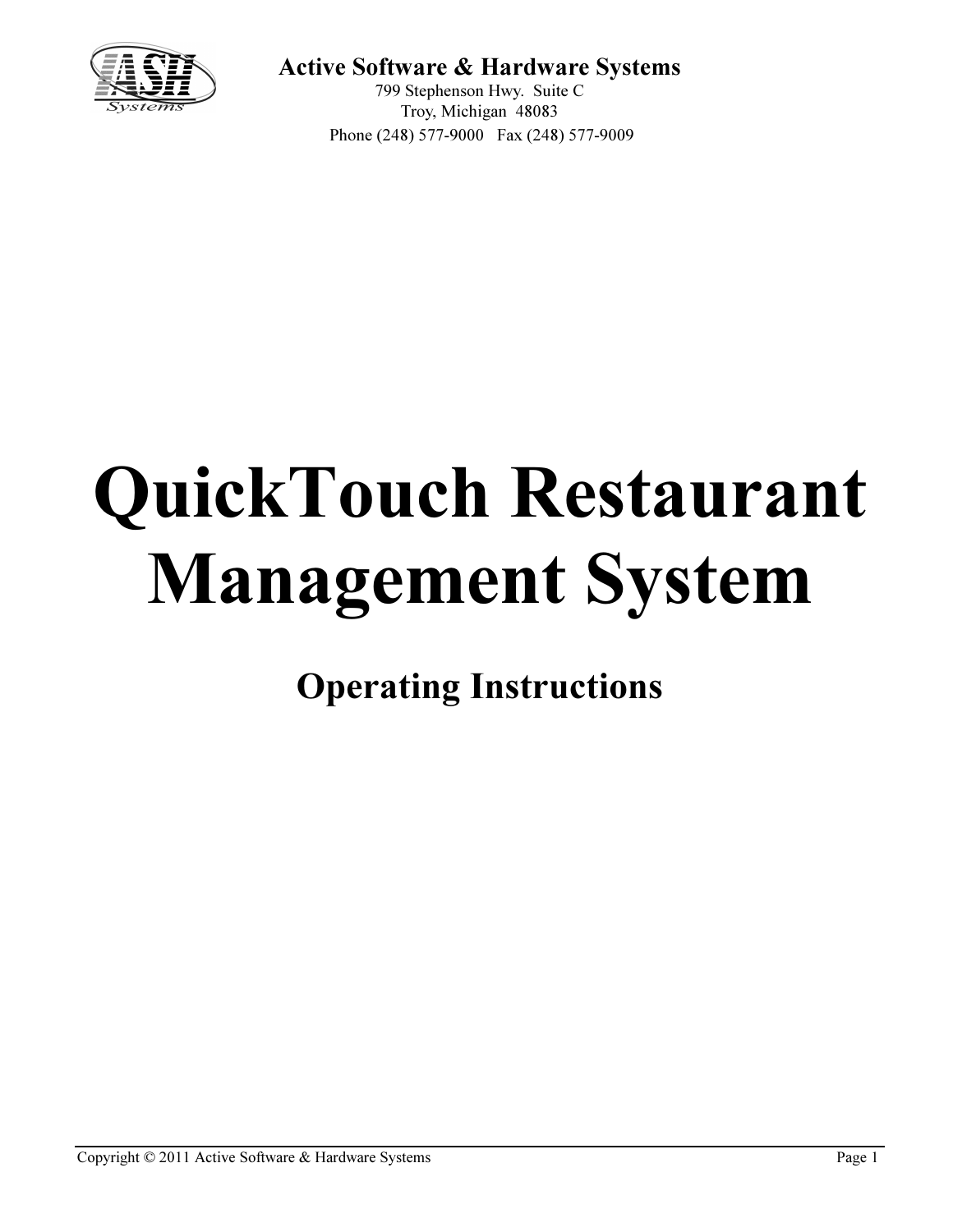

# Active Software & Hardware Systems

799 Stephenson Hwy. Suite C Troy, Michigan 48083 Phone (248) 577-9000 Fax (248) 577-9009

### STARTING A CHECK:

- 1. Enter your Login ID and Password or place your finger on the finger print reader
- 2. Select the Items for the customers order
- 3. Review your entries to confirm they are correct

## ADDING A CHECK (SEAT) TO THE TABLE:

- 1. Press the "Add Check to Table" button
- 2. Enter the number of Checks and click OK
- 3. The Current Check Number will be displayed in the lower right corner
- 4. Press the Red Check button in the lower right corner to toggle each check to display or all checks combined. The Chk # column will display the check numbers.

#### SAVING AND PRINTING A CHECK:

- 1. When your Check is correct, press the "Save Check" button
- 2. Click "Save" or "Save & Print". Save will save the check and send the items to the appropriate kitchen printers. Save  $&$  Print will do the same and print a copy of the check or checks for the server.
- 3. Select "Carry Out", "Delivery" or "Dine In".
	- a. Dine In will prompt for the Table Number or the Name depending on settings
	- b. Carry Out or Delivery will prompt for Date, Time & Customer, Customer only or Name depending on settings

#### RECALL A CHECK:

- 1. Enter your Login ID and Password or place your finger on the finger print reader
- 2. Press the "Recall Check" button
- 3. Select "Carry Out", "Delivery" or "Dine In"
- 4. A Screen displaying all of your open checks will appear
- 5. Press the appropriate check and press "Select", this will open the check
- 6. Enter any additional items to the order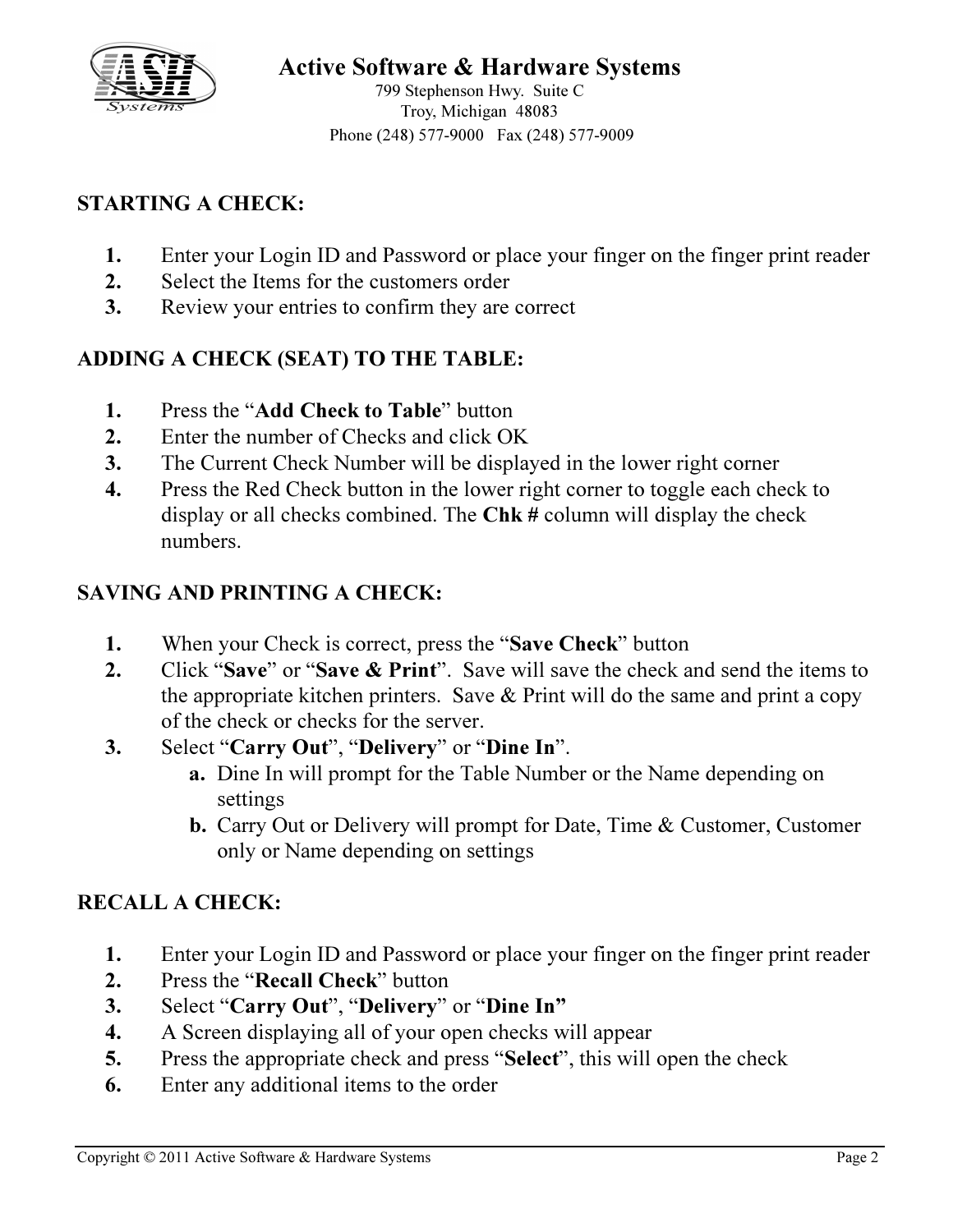

799 Stephenson Hwy. Suite C Troy, Michigan 48083 Phone (248) 577-9000 Fax (248) 577-9009

- 7. When your Check is correct, press the "Save Check" button
- 8. Click "Save" or "Save & Print". ". Save will save the check and send the items to the appropriate kitchen printers. Save & Print will do the same and print a copy of the check or checks for the server.

## CLOSING A CASH CHECK:

- 1. Enter your Login ID and Password or place your finger on the finger print reader
- 2. Recall a Check as described above
- 3. If all items are on the order and the order is correct, press the "**TOTAL** PRINT/DONE" button
- 4. Enter the Amount Tendered or press a Cash Tendered button and press the "Cash" button
- 5. The change due will be displayed
- 6. Press the "OK" button to complete the transaction

#### AUTHORIZING A CREDIT CARD CHECK:

- 1. Enter your Login ID and Password or place your finger on the finger print reader
- 2. Recall a Check as described above
- 3. If there are Multiple Checks on this order, press the Red Check button in the lower right corner to toggle each check to display or all checks combined. The Chk # column will display the check numbers. Select the appropriate Check to cash out or all checks if they are all getting paid with one credit card.
- 4. If all items are on the order and the order is correct, press the "Save Check" button
- 5. Press the "Pre Authorize Check" button and then press "Save & Print"
- 6. Enter the Amount Tendered and press the "Authorize" button
- 7. You will then be prompted to swipe the credit card
- 8. The system will print two vouchers. One for the customer to sign with the Tip Amount for you to keep and the other for the customers receipt.

#### CLOSING AN AUTHORIZED CHECK:

1. Press the "Pre Auth Recall" (PA) button